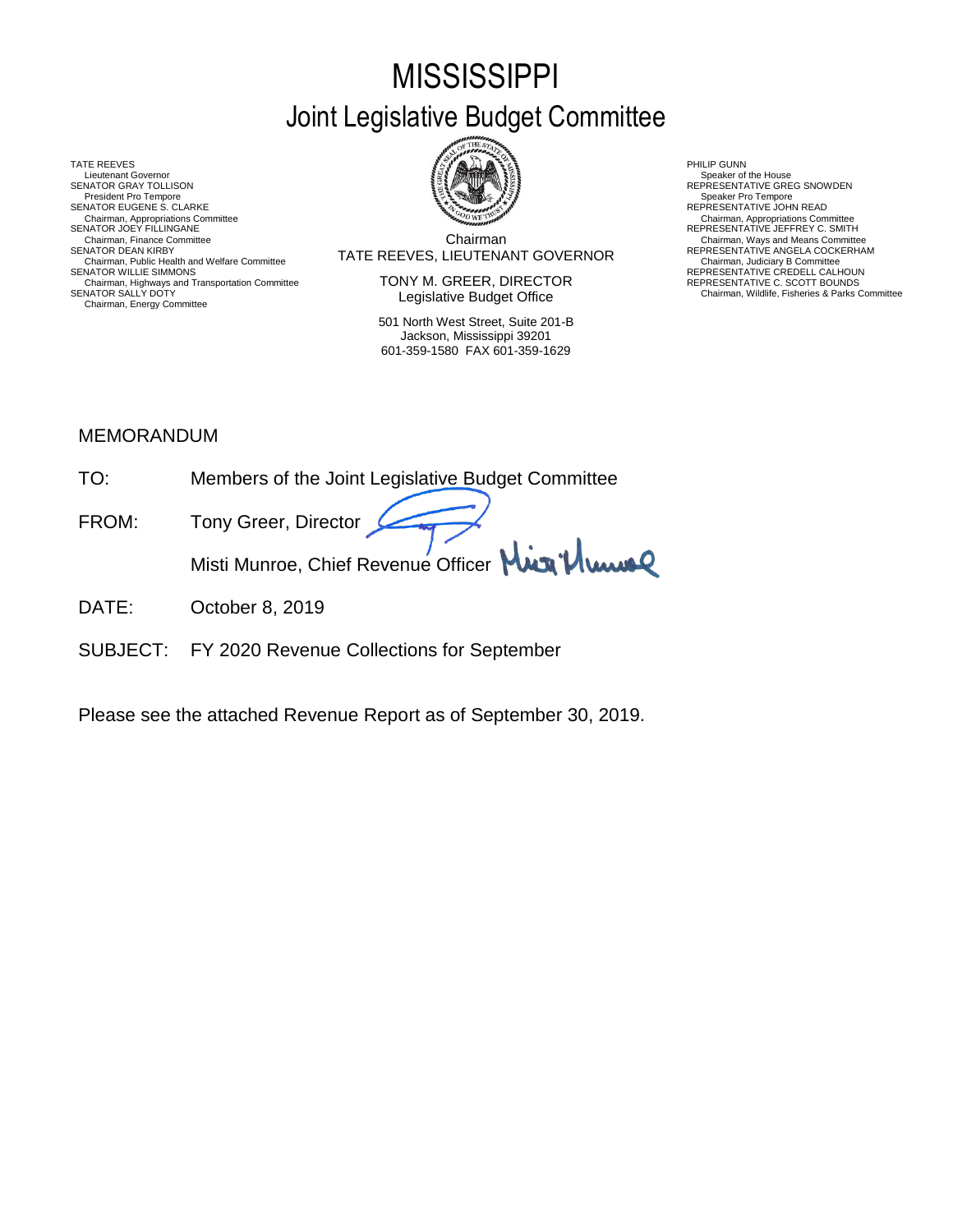



| <b>Source of Revenue Collections</b> | Month* | <b>FYTD*</b> | <b>Prior</b><br>Year** |
|--------------------------------------|--------|--------------|------------------------|
| Sales Tax                            | \$1.6  | \$1.8        | \$9.6                  |
| Individual Income Tax                | 25.3   | 40.1         | 19.8                   |
| Corporate Tax                        | 12.5   | 19.8         | 17.3                   |
| Use Tax                              | 1.6    | 1.7          | $-5.3$                 |
| <b>Gaming Tax</b>                    | $-0.4$ | 0.2          | $-0.2$                 |
| <b>Total Collections</b>             | \$39.9 | \$77.0       | \$51.1                 |

*\*Figures in millions above or below the Sine Die estimate*

*\*\*Figures in millions above or below the prior year's actual collections*



#### FY 2020

Total revenue collections for the month of September FY 2020 are \$39,933,319 or 7.99% above the sine die revenue estimate. Fiscal YTD revenue collections through September are \$77,013,798 or 6.38% above the sine die estimate. Fiscal YTD total revenue collections through September 2019 are \$51,063,705 or 4.14% above the prior year's collections.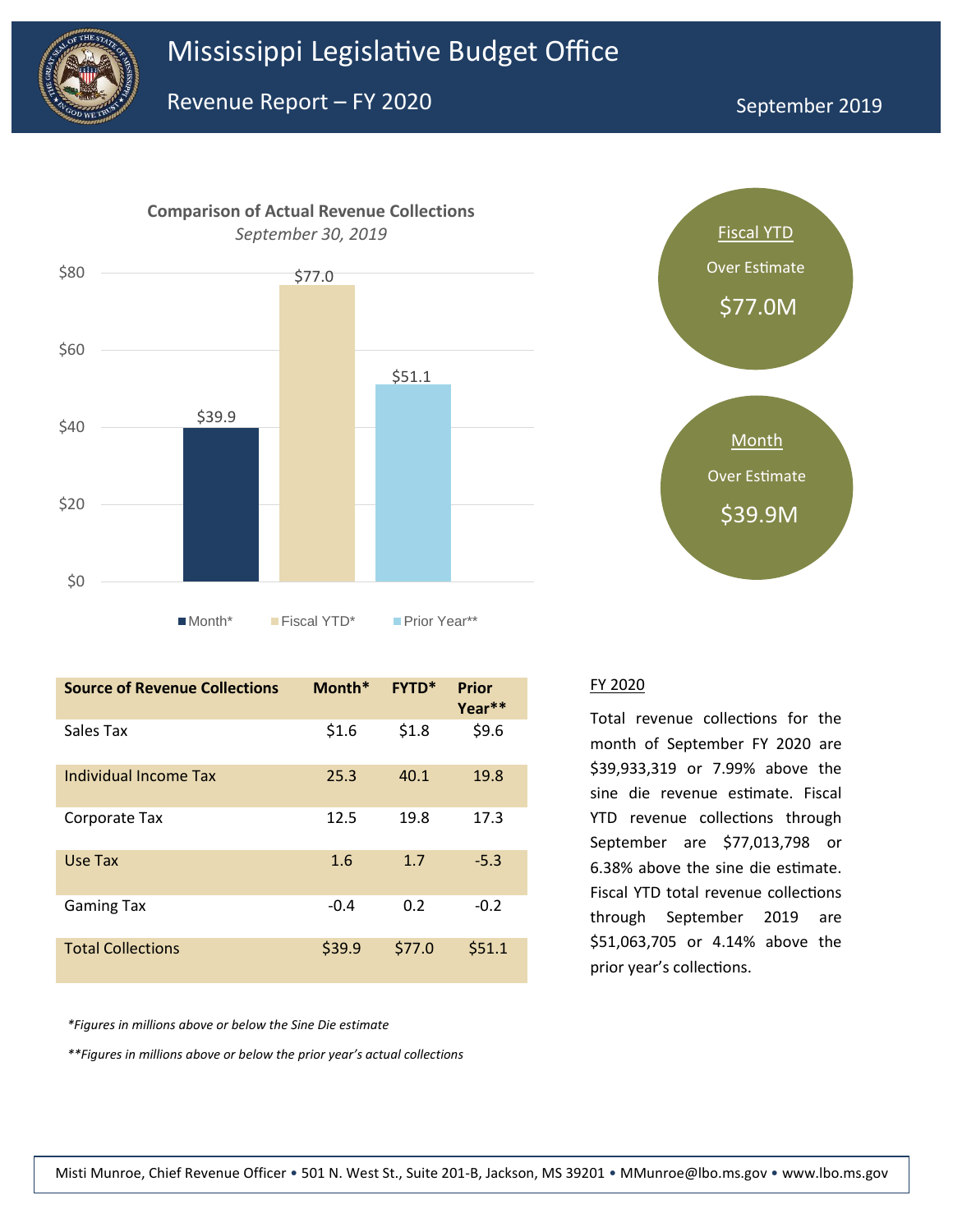

# **Comparison of Actual Revenue Collections by Tax Type**

The graph above compares the actual revenue collections to the sine die revenue estimate for each of the main tax revenue sources. The figures reflect the amount the actual collections for Sales, Individual, Corporate, Use and Gaming taxes were above or below the estimate for the month and fiscal year-to-date. The graph also compares fiscal year-todate actual collections to prior year actual collections, as of September 30, 2019.



**10-Year Historical Total Revenue** 

Use Gaming \*Figures do not include budget reductions or other transfers used to balance the budget. Figures include Attorney General Settlements for FY 2010 – FY 2019.

# **10-Year Historical Revenue Collections by Tax Type**

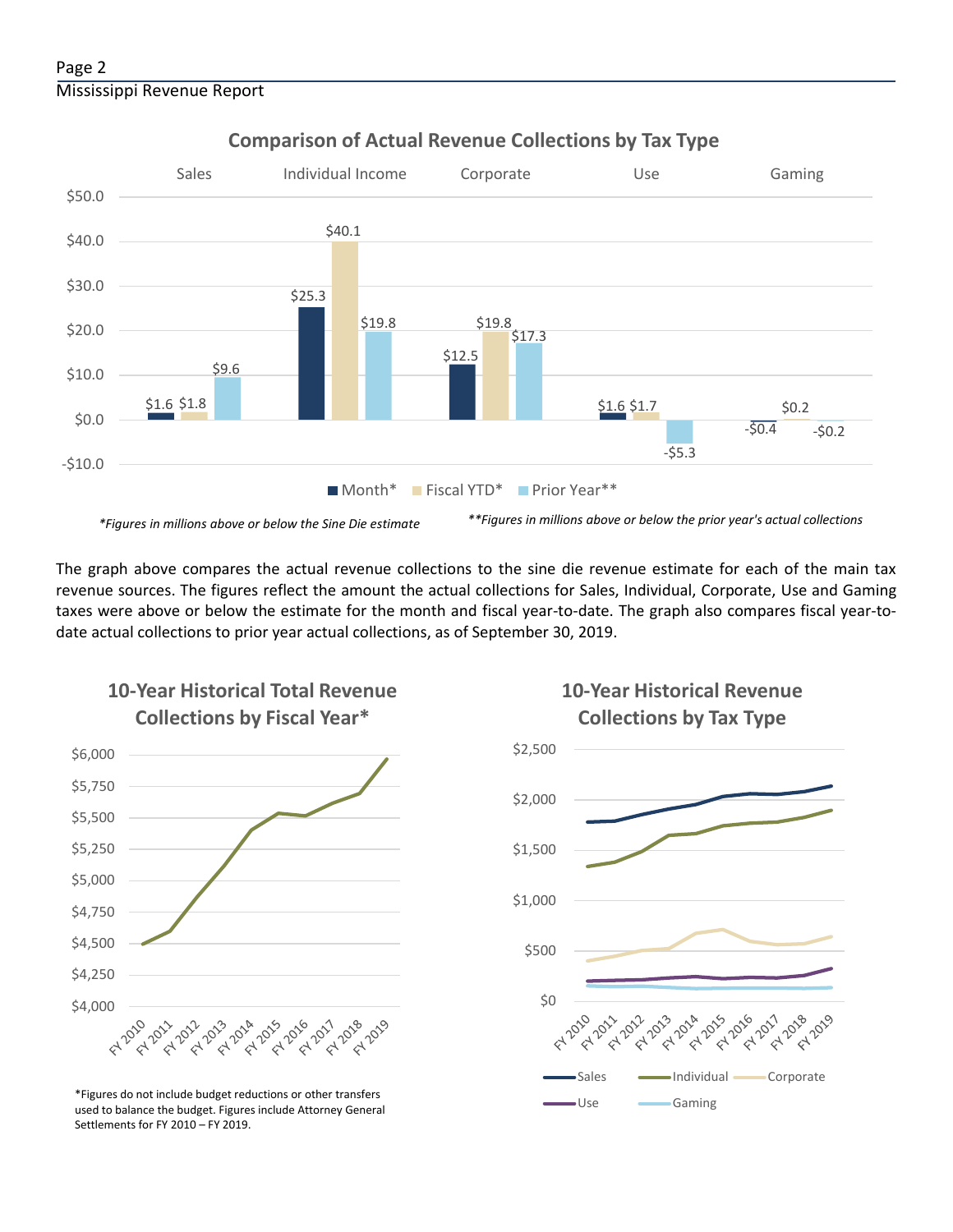### Page 3

Mississippi Revenue Report

Below is a chart showing FY 2020 year-to-date collections compared to prior year-to-date collections.

|                                      |                          |                          | <b>Over/(Under) Prior Year</b> |           |
|--------------------------------------|--------------------------|--------------------------|--------------------------------|-----------|
| <b>Source of Revenue Collections</b> | FY 2019 July - September | FY 2020 July - September | Amount (\$)                    | % Change  |
| Sales Tax                            | \$420,515,521            | \$430,079,705            | \$9,564,184                    | 2.27%     |
| <b>Individual Income Tax</b>         | 463,017,140              | 482,810,562              | 19,793,422                     | 4.27%     |
| Corporate Income Tax                 | 90,693,961               | 108,031,668              | 17,337,707                     | 19.12%    |
| Use Tax                              | 68,438,808               | 63,159,450               | (5, 279, 358)                  | $-7.71%$  |
| <b>Insurance Premium Tax</b>         | 31,209,016               | 38,267,926               | 7,058,910                      | 22.62%    |
| Tobacco, ABC & Beer                  | 62,794,244               | 62,378,109               | (416, 135)                     | $-0.66%$  |
| Oil & Gas Severance                  | 10,040,841               | 7,412,999                | (2,627,842)                    | $-26.17%$ |
| <b>Gaming Tax</b>                    | 34,412,420               | 34,242,717               | (169, 703)                     | $-0.49%$  |
| Other Dept. of Revenue               | 13,575,096               | 14,685,706               | 1,110,610                      | 8.18%     |
| Other Than Dept. of Revenue          | 37,918,106               | 41,424,640               | 3,506,534                      | 9.25%     |
| Sub-Total                            | 1,232,615,153            | 1,282,493,482            | 49,878,329                     | 4.05%     |
| All Other Transfers/Collections      | $\mathbf{0}$             | 1,185,377                | 1,185,377                      | 100.00%   |
| <b>Total</b>                         | \$1,232,615,153          | \$1,283,678,859          | \$51,063,706                   | 4.14%     |



#### September 2018 September 2019

#### \*Figures in millions.

September FY 2020 General Fund collections were \$22,565,658 or 4.36% above September FY 2019 actual collections. Sales tax collections for the month of September were above the prior year by \$5.1M. Individual income tax collections for the month of September were above the prior year by \$14.2M. Corporate income tax collections for the month of September were above the prior year by \$4.5M.

## **Economic Statistics**:  **Economic Statistics**:

|  | Unemployment Rate |  |
|--|-------------------|--|
|  |                   |  |

| Aug-19  |
|---------|
|         |
| Aug-19  |
|         |
|         |
| Date    |
| 2019:01 |
| 2019:Q1 |
|         |
|         |
| Date    |
| Aug-19  |
| Aug-19  |
|         |

\*annualized quarterly growth

For a more detailed listing of revenue collections for the State of Mississippi, please see the attached MS Department of Finance and Administration's monthly Revenue Report.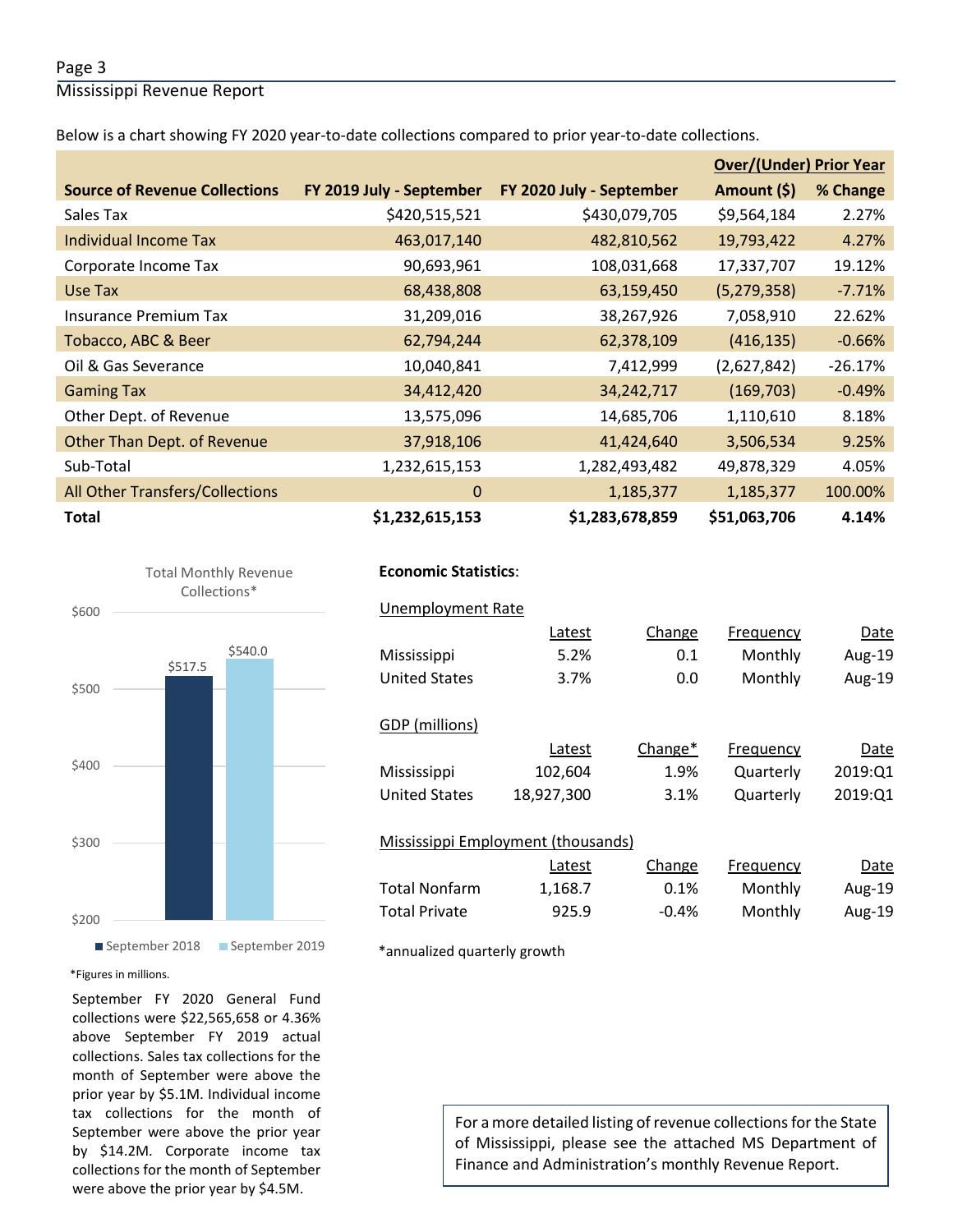# Mississippi Department of Finance and Administration Revenue Report

*As of September 30, 2019*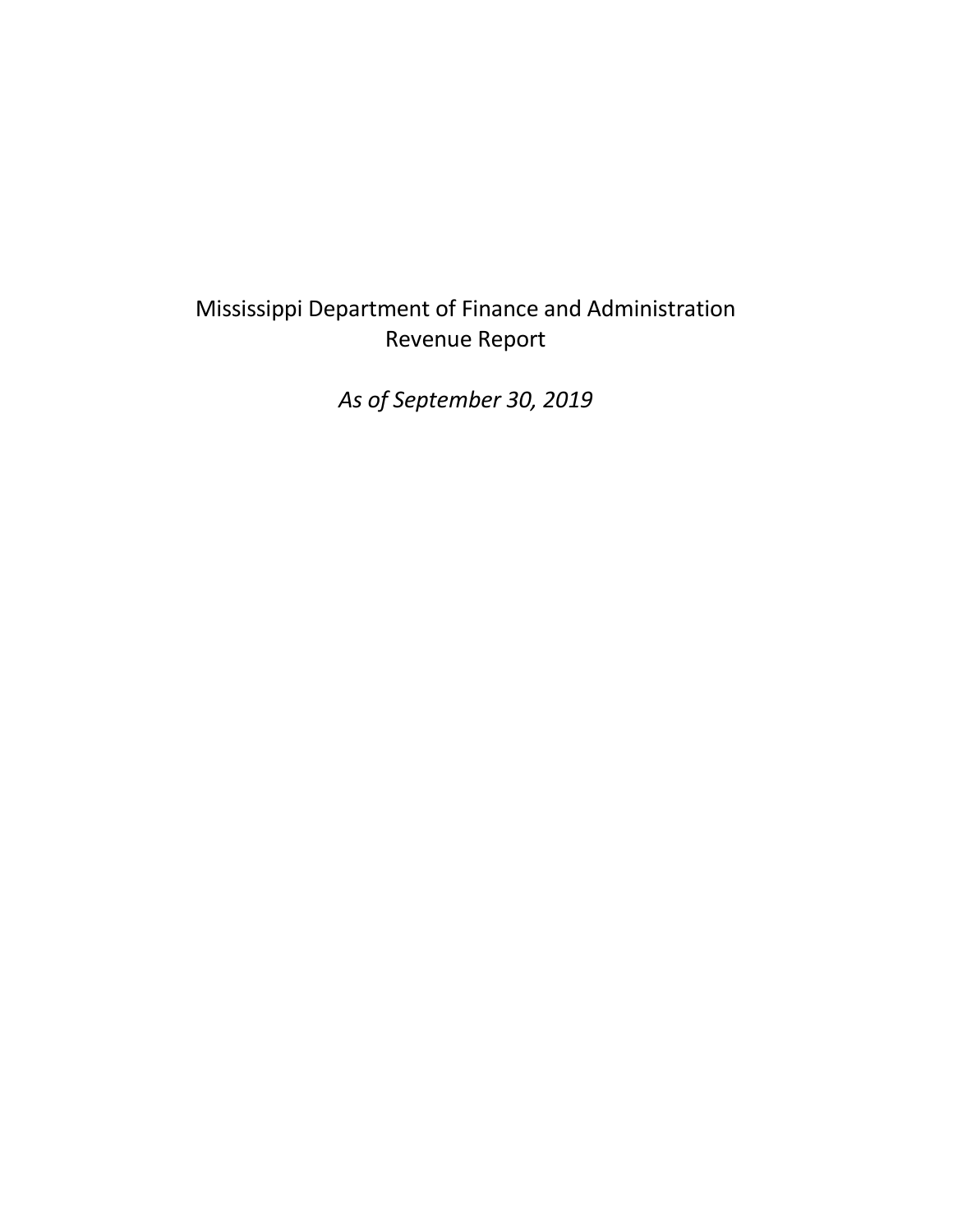#### **GENERAL FUND REVENUE FY 2020 - THROUGH 09-30-19**

Page 1

#### **FISCAL YEAR 2020**

|                                          |                                |                    |                    | <b>STATE OF MISSISSIPPI</b> |                  |                    |                         |                |  |
|------------------------------------------|--------------------------------|--------------------|--------------------|-----------------------------|------------------|--------------------|-------------------------|----------------|--|
|                                          | <b>ACTUAL</b><br><b>ACTUAL</b> |                    |                    |                             |                  |                    |                         | OVER OR UNDER  |  |
|                                          |                                | <b>ACTUAL</b>      | <b>COLLECTIONS</b> | <b>ESTIMATE</b>             | <b>ESTIMATE</b>  | <b>COLLECTIONS</b> | <b>ESTIMATE TO DATE</b> |                |  |
|                                          |                                | <b>COLLECTIONS</b> | $07 - 01 - 18$     | <b>FISCAL YEAR</b>          | $07 - 01 - 19$   | $07-01-19$         |                         |                |  |
| <b>SOURCE</b>                            |                                | FY 2019            | 09-30-18           | 2020                        | $09-30-19$       | $09-30-19$         | <b>AMOUNT</b>           | <b>PERCENT</b> |  |
| DEPT. OF REVENUE COLLECTIONS:            |                                |                    |                    |                             |                  |                    |                         |                |  |
| <b>SALES TAX (NET)</b>                   | S.                             | 2,138,037,754 \$   | 420,515,521 \$     | 2,188,600,000 \$            | 428,310,000 \$   | 430,079,705 \$     | 1,769,705               | 0.41%          |  |
| INDIVIDUAL INCOME TAX                    |                                | 1,898,059,305      | 463,017,140        | 1,900,000,000               | 442,700,000      | 482,810,562        | 40,110,562              | 9.06%          |  |
| <b>CORPORATE INCOME TAX</b>              |                                | 643, 653, 771      | 90,693,961         | 555,200,000                 | 88,280,000       | 108,031,668        | 19,751,668              | 22.37%         |  |
| <b>USE TAX</b>                           |                                | 326,412,860        | 68,438,808         | 292,200,000                 | 61,490,000       | 63,159,450         | 1,669,450               | 2.71%          |  |
| <b>INSURANCE PREMIUM TAX</b>             |                                | 311,914,397        | 31,209,016         | 302,300,000                 | 29,030,000       | 38,267,926         | 9,237,926               | 31.82%         |  |
| <b>TOBACCO TAX</b>                       |                                | 138,456,827        | 35,894,295         | 140,900,000                 | 36,340,000       | 35, 172, 718       | (1,167,282)             | $-3.21%$       |  |
| <b>ABC DIVISION</b>                      |                                | 81,306,986         | 18,835,725         | 81,000,000                  | 18,956,000       | 19,729,440         | 773,440                 | 4.08%          |  |
| BEER AND WINE TAX                        |                                | 27,933,327         | 8,064,224          | 29,600,000                  | 8,331,000        | 7,475,951          | (855,049)               | $-10.26%$      |  |
| <b>OIL SEVERANCE TAX</b>                 |                                | 31,592,541         | 9,127,623          | 32,300,000                  | 8,076,000        | 6,814,384          | (1,261,616)             | $-15.62%$      |  |
| NATURAL GAS SEVERANCE TAX                |                                | 3,296,326          | 913,218            | 3,800,000                   | 951,000          | 598,615            | (352, 385)              | $-37.05%$      |  |
| <b>ESTATE TAX</b>                        |                                | $\Omega$           | $\mathbf{0}$       | $\boldsymbol{0}$            | $\theta$         | $\Omega$           | $\overline{0}$          | $0.00\%$       |  |
| <b>AUTO TAG FEES</b>                     |                                | 13,229,492         | 3,229,302          | 10,300,000                  | 2,405,000        | 3,838,960          | 1,433,960               | 59.62%         |  |
| <b>INSTALLMENT LOAN TAX</b>              |                                | 11,575,373         | 2,900,120          | 11,000,000                  | 2,805,000        | 3,082,559          | 277,559                 | 9.90%          |  |
| PAYMENT IN LIEU OF TAX                   |                                | 1,200,000          | $\boldsymbol{0}$   | 1,200,000                   | $\boldsymbol{0}$ | $\Omega$           | $\boldsymbol{0}$        | $0.00\%$       |  |
| <b>MISCELLANEOUS</b>                     |                                | 10,839,381         | 7,445,675          | 11,400,000                  | 7,825,000        | 7,764,188          | (60, 812)               | $-0.78%$       |  |
| <b>GAMING FEES &amp; TAXES</b>           |                                | 136,631,531        | 34,412,420         | 134,500,000                 | 34,000,000       | 34,242,717         | 242,717                 | 0.71%          |  |
| <b>TOTAL DEPT. OF REVENUE:</b>           |                                | 5,774,139,870      | 1,194,697,048      | 5,694,300,000               | 1,169,499,000    | 1,241,068,842      | 71,569,842              | 6.12%          |  |
| OTHER THAN DEPT. OF REVENUE COLLECTIONS: |                                |                    |                    |                             |                  |                    |                         |                |  |
| <b>INTEREST ON INVESTMENTS</b>           |                                | 22,440,578         | 4,038,386          | 16,000,000                  | 3,029,625        | 6,808,520          | 3,778,895               | 124.73%        |  |
| HIGHWAY SAFETY PATROL                    |                                | 18,182,159         | 4,486,093          | 18,700,000                  | 4,687,885        | 4,719,606          | 31,721                  | 0.68%          |  |
| <b>INSURANCE TAX</b>                     |                                | 27,538,432         | 7,379,511          | 28,900,000                  | 7,811,859        | 9,515,479          | 1,703,620               | 21.81%         |  |
| LICENSES, FEES, PERMITS                  |                                | 54,588,010         | 9,242,107          | 47,300,000                  | 7,460,429        | 9,186,642          | 1,726,213               | 23.14%         |  |
| CRIME TAX/ASSESSMENT                     |                                | 42,997,144         | 9,805,639          | 43,500,000                  | 11,194,209       | 8,847,655          | (2,346,554)             | $-20.96%$      |  |
| <b>MISCELLANEOUS</b>                     |                                | 3,008,218          | 556,306            | 2,400,000                   | 316,354          | 357,178            | 40,824                  | 12.90%         |  |
| <b>GAMING FEES &amp; TAXES</b>           |                                | 6,660,155          | 2,410,064          | 7,300,000                   | 2,665,700        | 1,989,560          | (676, 140)              | $-25.36%$      |  |
| TOTAL OTHER THAN DOR:                    |                                | 175,414,696        | 37,918,106         | 164,100,000                 | 37,166,061       | 41,424,640         | 4,258,579               | 11.46%         |  |
| <b>TOTAL GF - (Sine Die) COLLECTIONS</b> |                                | 5,949,554,566      | 1,232,615,153      | 5,858,400,000               | 1,206,665,061    | 1,282,493,482      | 75,828,421              | 6.28%          |  |
| SETTLEMENTS/OTHER                        |                                | 18,238,361         | $\Omega$           | $\theta$                    | $\Omega$         | $\Omega$           | $\mathbf{0}$            | $0.00\%$       |  |
| <b>WCSR TRANSFER IN</b>                  |                                |                    |                    |                             |                  |                    | $\Omega$                | $0.00\%$       |  |
| OTHER NON BUDGET TRANSFER IN             |                                |                    |                    |                             |                  | 1,185,377          | 1,185,377               | 100.00%        |  |
| TRANSFER IN (BUD RED)                    |                                |                    | $\Omega$           |                             |                  | $\theta$           | $\mathbf{0}$            | $0.00\%$       |  |
| OTHER BUDGETED GF COLLECTIONS            |                                |                    |                    |                             |                  |                    | $\Omega$                | $0.00\%$       |  |
| TOTAL GENERAL FUND:                      | \$.                            | 5,967,792,927 \$   | 1,232,615,153 \$   | 5,858,400,000 \$            | 1,206,665,061 \$ | 1,283,678,859 \$   | 77,013,798              | 6.38%          |  |

Prepared by: Mississippi Department of Finance and Administration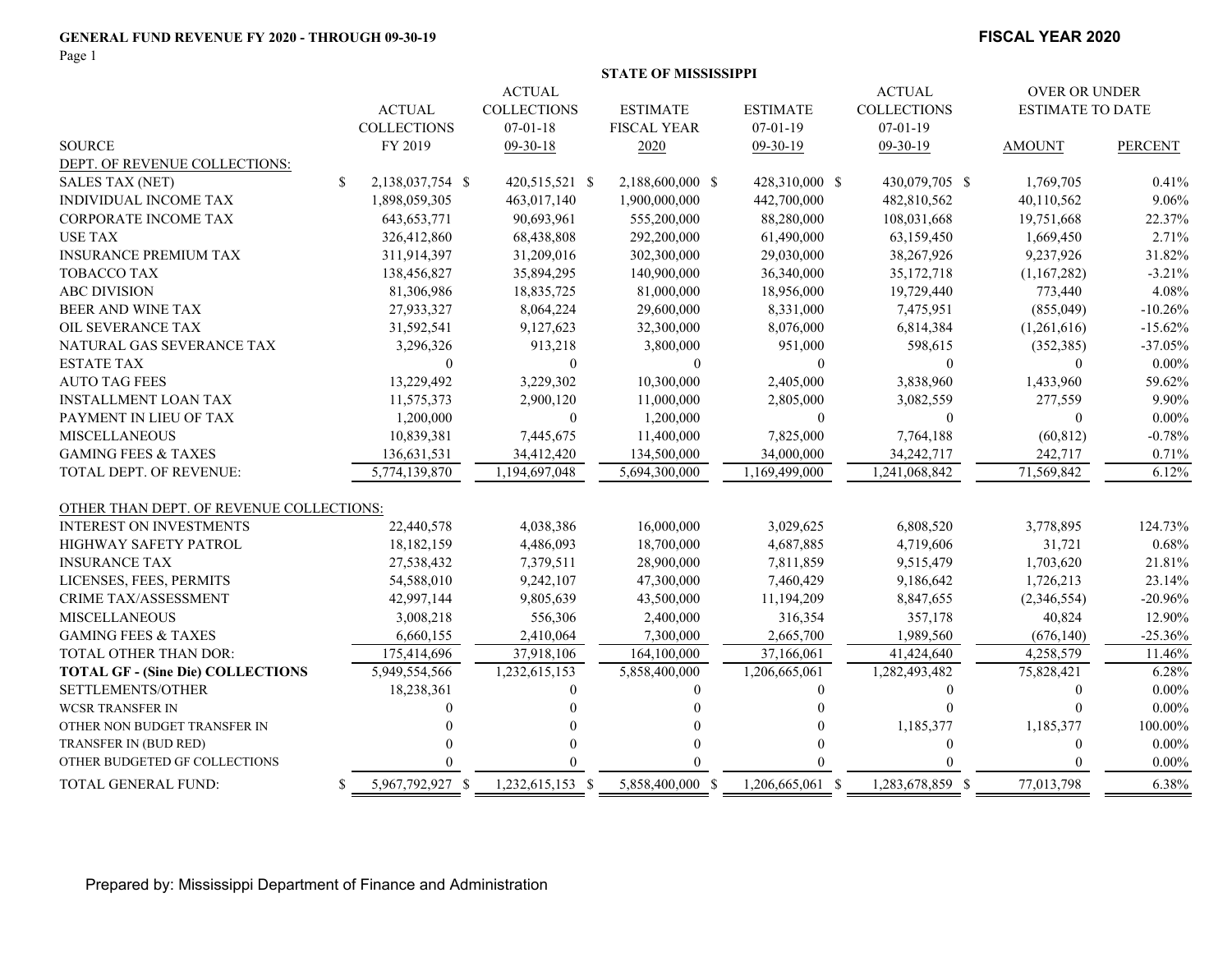#### **GENERAL FUND REVENUE FY 2020 - THROUGH 09-30-19 COMPARISON TO PRIOR YEAR COLLECTIONS** Page 2

|                                          |                      |                | $07 - 01 - 18$   | $07 - 01 - 19$   | <b>INCREASE OR DECREASE</b> |                |
|------------------------------------------|----------------------|----------------|------------------|------------------|-----------------------------|----------------|
|                                          | September            | September      | <b>TO</b>        | <b>TO</b>        | OVER OR UNDER PRIOR YEAR    |                |
| <b>SOURCE</b>                            | 2018                 | 2019           | $09 - 30 - 18$   | 09-30-19         | <b>AMOUNT</b>               | <b>PERCENT</b> |
| DEPT. OF REVENUE COLLECTIONS:            |                      |                |                  |                  |                             |                |
| <b>SALES TAX (NET)</b>                   | \$<br>177,217,104 \$ | 182,348,857 \$ | 420,515,521 \$   | 430,079,705 \$   | 9,564,183                   | 2.27%          |
| INDIVIDUAL INCOME TAX                    | 188,213,696          | 202,376,556    | 463,017,140      | 482,810,562      | 19,793,422                  | 4.27%          |
| <b>CORPORATE INCOME TAX</b>              | 77,202,183           | 81,716,812     | 90,693,961       | 108,031,668      | 17,337,708                  | 19.12%         |
| <b>USE TAX</b>                           | 26,614,883           | 24,819,312     | 68,438,808       | 63,159,450       | (5,279,358)                 | $-7.71\%$      |
| <b>INSURANCE PREMIUM TAX</b>             | 285,299              | 662,790        | 31,209,016       | 38,267,926       | 7,058,910                   | 22.62%         |
| <b>TOBACCO TAX</b>                       | 11,383,332           | 11,302,470     | 35,894,295       | 35, 172, 718     | (721, 577)                  | $-2.01%$       |
| <b>ABC DIVISION</b>                      | 6,651,119            | 6,801,162      | 18,835,725       | 19,729,440       | 893,715                     | 4.74%          |
| BEER AND WINE TAX                        | 2,582,670            | 2,150,627      | 8,064,224        | 7,475,951        | (588, 274)                  | $-7.29%$       |
| OIL SEVERANCE TAX                        | 3,208,131            | 2,106,565      | 9,127,623        | 6,814,384        | (2,313,239)                 | $-25.34%$      |
| NATURAL GAS SEVERANCE TAX                | 293,716              | 189,102        | 913,218          | 598,615          | (314,603)                   | $-34.45%$      |
| <b>ESTATE TAX</b>                        | $\theta$             | $\mathbf{0}$   | $\bf{0}$         | $\mathbf{0}$     | $\theta$                    | $0.00\%$       |
| <b>AUTO TAG FEES</b>                     | 1,039,439            | 1,311,836      | 3,229,302        | 3,838,960        | 609,658                     | 18.88%         |
| <b>INSTALLMENT LOAN TAX</b>              | $\Omega$             | $\mathbf{0}$   | 2,900,120        | 3,082,559        | 182,439                     | 6.29%          |
| PAYMENT IN LIEU OF TAX                   |                      | $\Omega$       | $\boldsymbol{0}$ | $\mathbf{0}$     | $\mathbf{0}$                | $0.00\%$       |
| <b>MISCELLANEOUS</b>                     | 273,196              | 312,122        | 7,445,675        | 7,764,188        | 318,513                     | 4.28%          |
| <b>GAMING FEES &amp; TAXES</b>           | 10,182,700           | 10,768,073     | 34,412,420       | 34, 242, 717     | (169,703)                   | $-0.49%$       |
| TOTAL DEPT. OF REVENUE:                  | 505,147,468          | 526,866,285    | 1,194,697,048    | 1,241,068,842    | 46,371,794                  | 3.88%          |
|                                          |                      |                |                  |                  |                             |                |
| OTHER THAN DEPT. OF REVENUE COLLECTIONS: |                      |                |                  |                  |                             |                |
| <b>INTEREST ON INVESTMENTS</b>           | 970,118              | 2,876,801      | 4,038,386        | 6,808,520        | 2,770,134                   | 68.60%         |
| HIGHWAY SAFETY PATROL                    | 1,435,833            | 1,577,282      | 4,486,093        | 4,719,606        | 233,513                     | 5.21%          |
| <b>INSURANCE TAX</b>                     | 1,657,123            | 2,464,738      | 7,379,511        | 9,515,479        | 2,135,968                   | 28.94%         |
| LICENSES, FEES, PERMITS                  | 3,718,398            | 2,312,301      | 9,242,107        | 9,186,642        | (55, 465)                   | $-0.60%$       |
| CRIME TAX/ASSESSMENT                     | 3,134,572            | 2,871,657      | 9,805,639        | 8,847,655        | (957, 984)                  | $-9.77%$       |
| <b>MISCELLANEOUS</b>                     | 374,658              | 194,312        | 556,306          | 357,178          | (199, 128)                  | $-35.79%$      |
| <b>GAMING FEES &amp; TAXES</b>           | 1,031,668            | 872,120        | 2,410,064        | 1,989,560        | (420, 504)                  | $-17.45%$      |
| TOTAL OTHER THAN:                        | 12,322,370           | 13,169,211     | 37,918,106       | 41,424,640       | 3,506,534                   | 9.25%          |
| <b>TOTAL GF - (Sine Die) COLLECTIONS</b> | 517,469,838          | 540,035,496    | 1,232,615,153    | 1,282,493,482    | 49,878,329                  | 4.05%          |
| SETTLEMENTS/OTHER                        |                      | 0              | $\Omega$         | $\Omega$         | $\theta$                    | $0.00\%$       |
| <b>WCSR TRANSFER IN</b>                  |                      |                | 0                | $\Omega$         | $\Omega$                    | $0.00\%$       |
| OTHER NON BUDGET TRANSFER IN             |                      |                | 0                | 1,185,377        | 1,185,377                   | 100.00%        |
| TRANSFER IN (BUD RED)                    |                      | 0              | 0                | $\theta$         | $\mathbf{0}$                | $0.00\%$       |
| OTHER BUDGETED GF COLLECTIONS            |                      | $\Omega$       |                  | $\Omega$         | $\theta$                    | $0.00\%$       |
| TOTAL GENERAL FUND:                      | \$<br>517,469,838 \$ | 540,035,496 \$ | 1,232,615,153 \$ | 1,283,678,859 \$ | 51,063,705                  | 4.14%          |